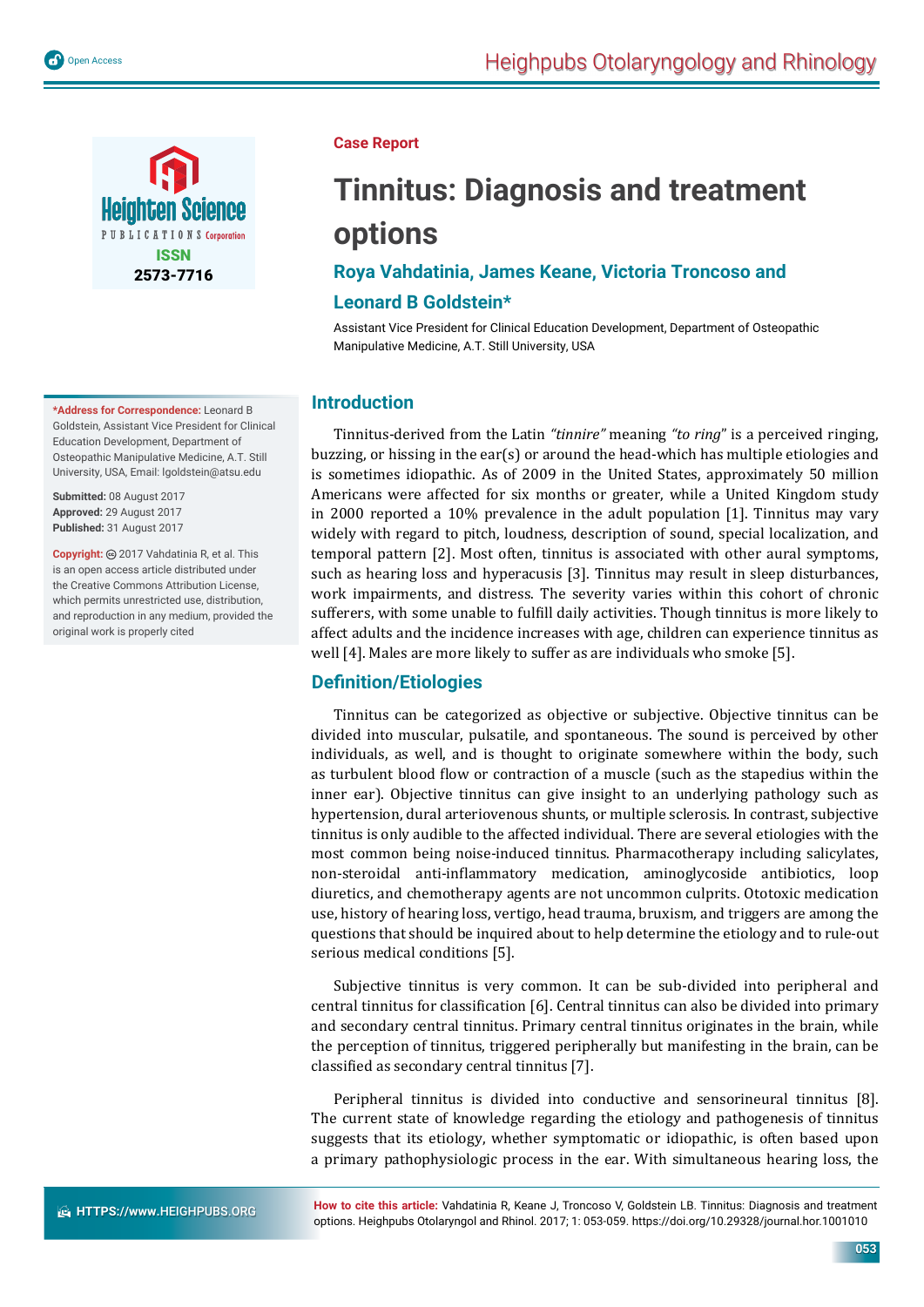

tinnitus frequently appears within the range of the greatest hearing loss [9]. However, the inner ear damage does not need to be obvious in the tone threshold audiogram [10,11].

Somatosensory tinnitus can be evoked or modulated by inputs from the somatosensory and somatomotor systems [12]. Cervicogenic somatosensory tinnitus is a sub-group of patients with somatosensory tinnitus, in which the tinnitus is related to changes in anatomical structures and physiological functions of the cervical region [13]. Based upon a number of animal studies, the existence of neural connections between the auditory system and the cervical region is assumed. The underlying principle is based upon the convergence of auditory signals from the cochlea and somatosensory input from the face, and innervated structures in the cervical region (C1-C4) at the cochlear nucleus, part of the Trigeminal Nerve (V) and the external and middle ears via the common spinal tract of the facial (VII), glossopharyngeal (IX) and vagus (X) cranial nerves [14,15].

The mechanisms leading to the development of chronic somatosensory tinnitus are similar to those occurring in chronic pain [16]. The common thread for chronic pain and chronic somatosensory tinnitus is sensitization of the peripheral and central nervous system, including the sympathetic nervous system. It is possible that under conditions of central sensitization, the sensitivity of sympathetic innervated cochlear hair cells is increased, and even in the absence of peripheral auditory signals, sound will be perceived and identified as noxious. Chronic somatosensory tinnitus can be linked within a group of conditions, such as chronic back pain, whiplash associated disorders, and chronic fatigue syndrome due to central sensitization [17].

Myofascial pain syndrome has also been reported as a specific etiology of tinnitus. A double blinded, randomized study in Brazil of 75 individuals with tinnitus and myofascial pain syndrome showed effective relief with trigger point injections. The treatment arm had 10 sessions of myofascial trigger point deactivation/injections around the ear and in the cervical spine which resulted in statistically significant improvement in symptoms ( $p<0.001$ ) and revealed a statistically significant relationship between pain relief and tinnitus relief ( $p$ <0.013). The severity or intensity of tinnitus symptoms was also noted to frequently be affected by physical manipulation [18].

As traditionally described in the cranial osteopathic arena, tinnitus develops due to general dysfunction of the vestibulocochlear nerve (eighth cranial nerve), the trigeminal nerve (fifth cranial nerve) and/or Eustachian tube (ET) often attributed to the abnormal rotation of one or both temporal bones. One structural explanation for the auditory symptoms of tinnitus has been attributed in part to the "friction of blood rushing around the elbow bend in the carotid artery, immediately adjacent..." to the ET. With external rotation of the temporal bone, the ET is held continuously open resulting in "a low-pitched roar." With internal rotation, the ET may be continuously closed accompanied by a "... high-pitched humming or buzzing" [19].

Several other mechanisms of tinnitus have also been offered generally grouped as "Eustachian tube dysfunction" (ETD). ETD is thought to involve abnormal pressure differentials within the ET that affect the function of the middle ear including the tympanic membrane. Etiologies of ETD beyond cranial/temporal somatic dysfunction include mass effect from neoplasms, chronic sinusitis whether infectious or related to airborne allergens, upper respiratory tract infections, rapid changes in surrounding pressure (i.e., air travel, scuba diving, etc.), adenoid tonsillar hypertrophy and others. In addition, dysfunction of the pharyngeal musculature including the tensor veli palatini muscle which controls the medial opening of the ET within the nasopharynx and the tensor tympani muscle related to tympanic membrane function is another possible cause of ETD and tinnitus [20]. The tensor veli palatini muscle and the tensor tympani muscle share innervation by the medial pterygoid branch of the mandibular nerve, the third branch of trigeminal cranial nerve (V).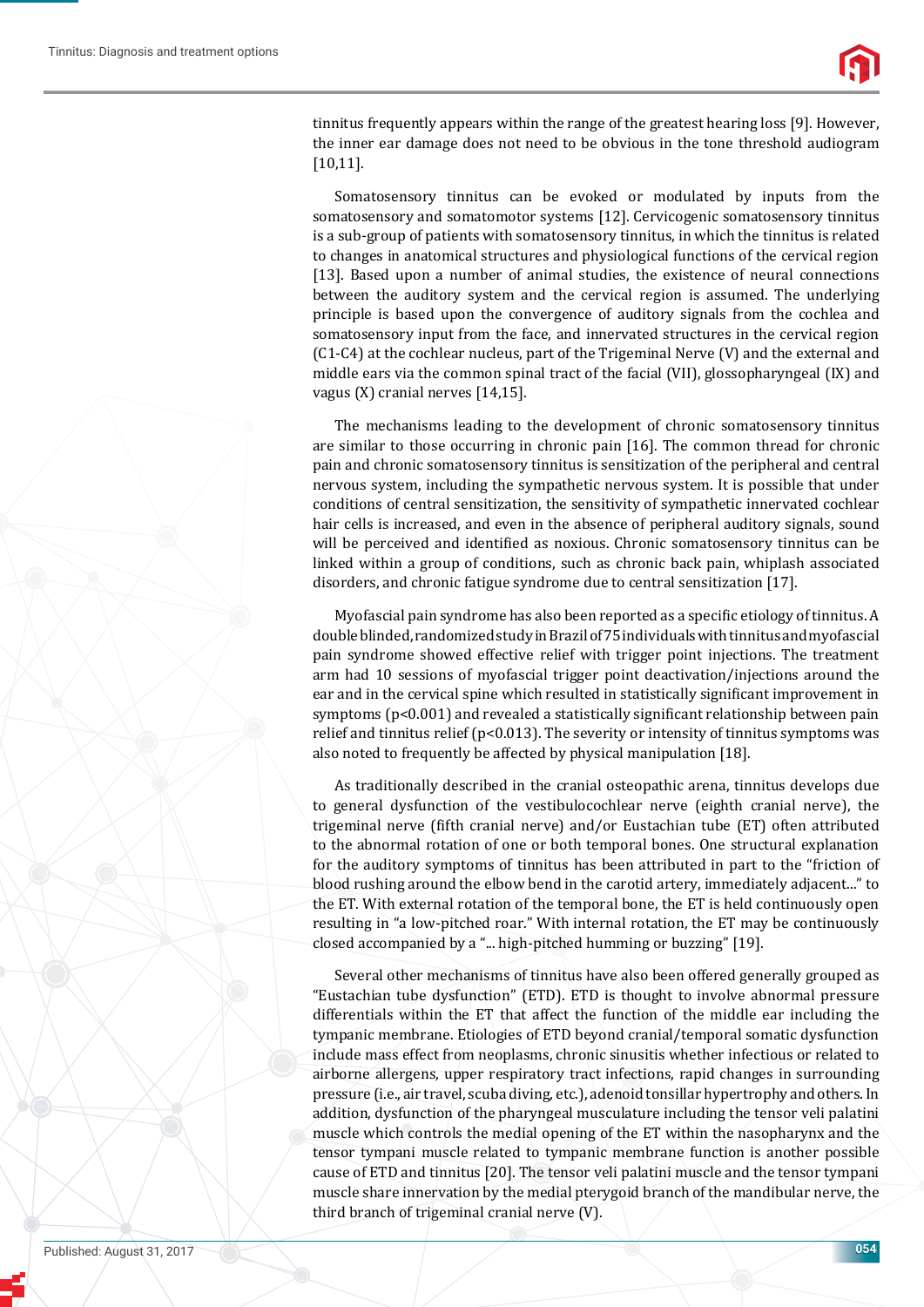#### **Treatment strategies for tinnitus**

- 1. Acupuncture: We have found no published studies showing the benefit or efficacy of acupuncture in the treatment of tinnitus  $[21]$ .
- 2. Hyperbaric Oxygen: We have found no published studies showing the benefit or efficacy of hyperbaric oxygen therapy in the treatment of tinnitus [22].
- 3. Tinnitus Counseling: The goal of counseling is to educate the patient on the anatomy and physiology of the ear and tinnitus, and how to cope with tinnitus [23]. The effectiveness of tinnitus counseling has only been addressed in conjunction with other procedures such as cognitive behavioral therapy. There have been no studies of the effectiveness of counseling alone [24].
- 4. Acoustic Therapy: Acoustic, or sound therapy is using external sounds to provide relief from tinnitus. The rationale is that the increase in the level of external sounds in the patient's environment will decrease the patient's perception of tinnitus. By increasing the level of background sound, we will decrease the tinnitus signal-to-noise ratio. Acoustic therapy is non-invasive, and has no side effects. Patients will often obtain immediate relief from the tinnitus. The patient can exert some control over the tinnitus, utilizing external sounds which can result in reduced anxiety and frustration. Also, increased exposure to external sounds can contribute to reorganization of neural pathways responsible for tinnitus perception. Acoustic therapy can be a vital component of an effective tinnitus management program when used in conjunction with other strategies [25].
- 5. Transcranial Direct Current Stimulation (tDCS) with Tinnitus Retraining Therapy (TRT): TRT has a counseling and sound enrichment component (discussed above). TDCS involves two electrodes sending a low current through the brain. Some studies have shown tinnitus relief after tDCS for 82% [26] of the cohort studied while others have only shown improvement for 39.5% [27]. A study by Rabau *et al* examined the effect of tDCS in combination with TRT. In this study, the tDCS treatment group received a constant current of 2mA for 20 minutes with a fade-in and fade-out of 10 seconds. The sham tDCS group received 10 seconds of 1mA current. The results of this study are yet to be published [28].
- 6. Hearing Aids: Hearing aids are another form of acoustic therapy that can be beneficial to the tinnitus patient who may also have significant hearing loss. However, tinnitus does not cause hearing loss, but hearing loss makes it more likely for a person to hear tinnitus. Hearing aids do NOT amplify tinnitus. Hearing aids usually reduce the loudness of tinnitus by amplifying external sounds. Using hearing aids to stimulate the auditory system can contribute to permanent reduction in neural activity responsible for tinnitus generation and perception [29].
- 7. Music Therapy: Active Music Therapy is conducted under the guidance of a music therapist. This is a standardized therapy consisting of nine (9) fifty (50) minute sessions attended on five (5) consecutive days [30,31].
- 8. Pharmacotherapy: Pharmacotherapy to treat tinnitus includes antidepressants such as nortriptyline and amitriptyline and benzodiazepines such as clonazepam and oxazepam; however, these medications have limited benefits and chronic benzodiazepines should be used cautiously especially for patients being treated with opioids. Gabapentin is another medication which has had inconclusive results; while it helps some patients, in those with tinnitus secondary to trauma this effect is variable [32]. Melatonin and niacin have not been found to be effective. Zinc deficiency may increase the risk of cochlear hair cell death (in animal models) but zinc supplementation has yet to be found helpful [33].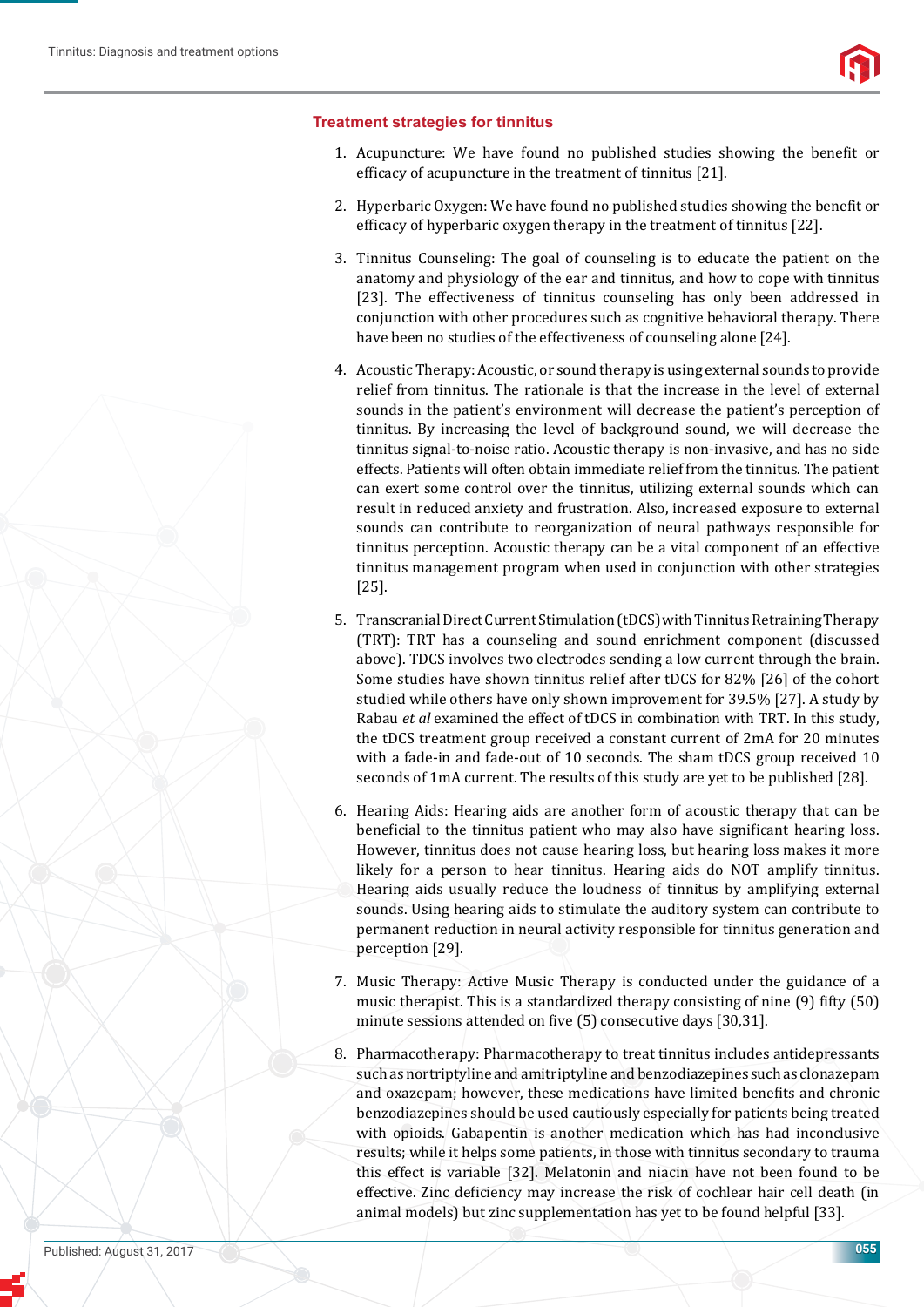

- 9. Transcutaneous Electrical Nervous Stimulation (TENS): Due to the similarities between tinnitus and central neuropathic pain, TENS may be a useful treatment by interfering with the somatic components of tinnitus. In one study, 20 healthy individuals aged 18-65 were treated with InteriX (a TENS unit modified to sense difference in skin potential and adapt accordingly to prevent overstimulation) for 60 minutes once a week for 2 months at 70Hz. The tinnitus handicap inventory (THI) index decreased by 15.1 points (-27%, p<0.0007); the visual analog score (VAS) decreased 1.45 points (p<0.006). The quality of life improved (2.4 point reduction; p<0.0006). In other studies, however, there has been both improvement and worsening of symptoms. This may be due to the parameters used for stimulation and/or placement. InteriX may be a better instrument versus traditional TENS due to its ability to adjust the amount of stimulation based on cutaneous feedback [34].
- 10. Dental/Orthodontic Treatment: TMJ treatments including splints, occlusal adjustments, and jaw exercises have been shown to be more effective than no treatment but just as effective as biofeedback therapy, progressive relaxation, and counseling [35]. One study examined the relationship between tinnitus and TMD therapy in 40 participants with moderate or severe tinnitus. The TMD therapy included a dental splint, a six hour class on coping skills and how to reduce oral habits such as clenching, physical therapy which included stretching exercises and posture training, and/or medications (for three of the subjects). 21 subjects had resolved tinnitus, 12 had significant improvement, 7 had unchanged symptoms, and no subjects developed worse symptoms. Participants who were younger (20-40 years old) were more likely to improve, as were patients who experienced moderate rather than severe tinnitus [36].
- 11. Osteopathic Manipulative Treatment (OMT): OMT is an established treatment option to address the underlying structural and functional imbalances which may contribute to peripheral tinnitus. Somatic dysfunction of the head, neck, and shoulders, similar to the cervicogenic somatosesory tinnitus mentioned above, has long been clinically observed as an etiology of tinnitus. A complete and discerning osteopathic physical exam including palpatory findings of restricted motion can identify structural etiologies of tinnitus. Gentle osteopathic modalities addressing somatic dysfunction in the cranial and cervical regions may improve or restore the normal functions of delicate neurovascular structures resulting in clinical improvement. In general, an osteopathic approach to tinnitus will include a thorough history and evaluation with the added skill of discerning palpation. This added dimension of palpatory findings of disturbances in the soma that affect function may be of particular benefit not only in amelioration of symptoms (treatment) but in elucidating cause (diagnosis). The goal of an osteopathic approach is always to restore structure and function as much as possible back to the homeostatic baseline. This approach does not preclude other modalities but rather encompasses them as part of a whole person approach.

In addition to tinnitus, chronic somatic dysfunction can mimic a spectrum of conditions including Meniere's disease, Temporomandibular Joint Disorder,Trigeminal Neuralgia, vision changes, headache, otitis media, chronic sinusitis and other conditions [37].

OMT of the temporal bones, the occipitomastoid sutures and the temporomandibular joints are the general basis for the cranial approach to OMT of tinnitus [38]. Several specific techniques have evolved to treat ETD including the Galbreath Technique and Muncie/Modified Muncie Technique. The Galbreath technique, first described in 1929 by William Otis Galbreath, DO, involves turning the affected side of the head away from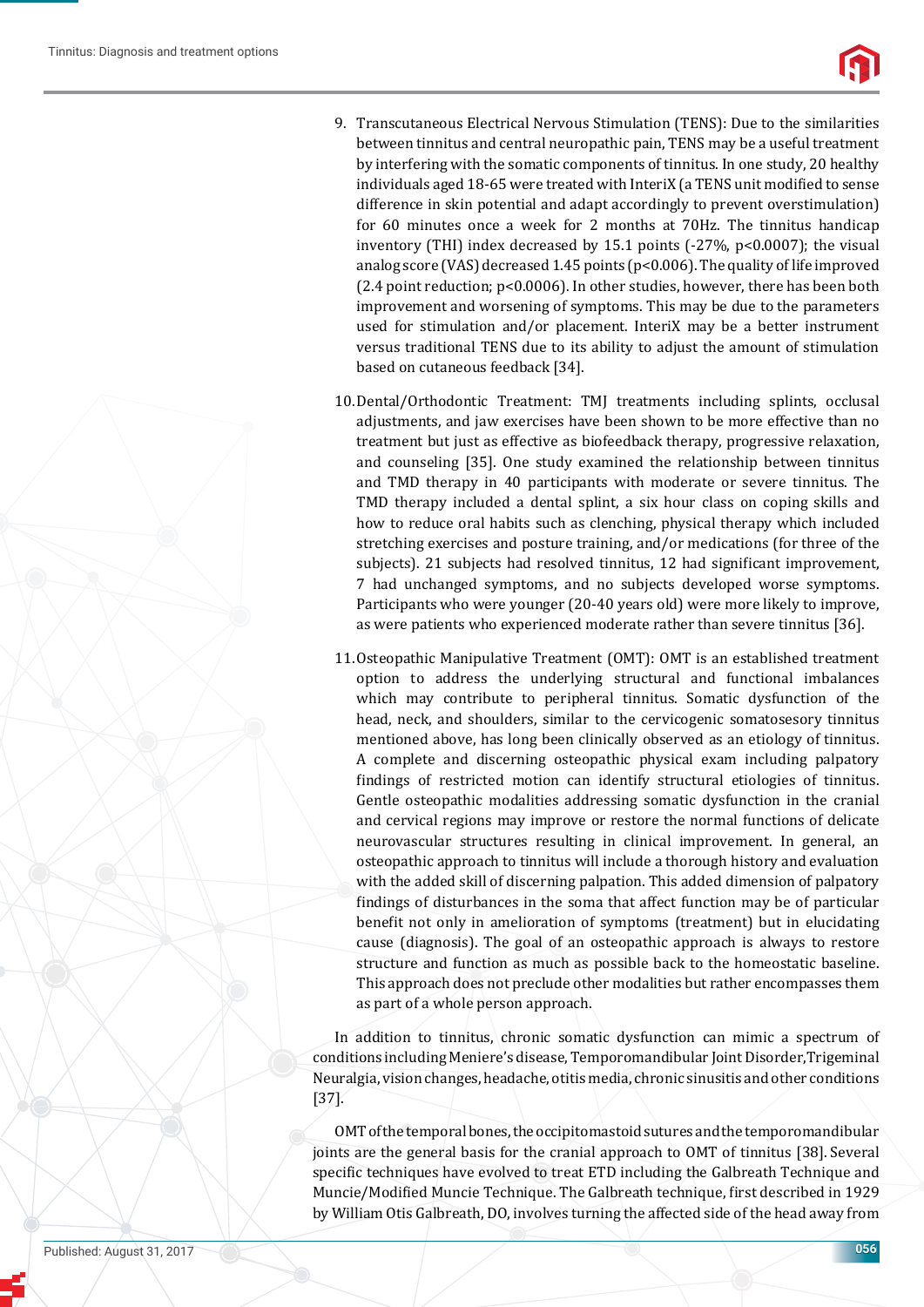

the examiner who then applies a gentle pumping force to the mandible on the affected side drawing the mandible inferiorly and medially to drain accumulated fluid from the ET [39]. The Muncie or Modified Muncie Technique treats the nasopharyngeal opening of the Eustachian tube (and tensor veli palatini muscle) through intra-oral OMT with a gloved finger  $[40]$ .

In one study, 20 healthy patients 18-65 years old were treated once a week for 2 months with OMT. The THI index decreased by 8.5 points  $(-16.2\%, p<0.037)$ ; the VAS decreased by 0.45 points. The perceived quality of life did not change [41].

Regarding cervicogenic somatosensory tinnitus, researchers in the Netherlands were able to show a statistically significant reduction in the tinnitus intensity Visual Analog Scale (VAS) after manual treatment. Over 120 individuals were treated between 7 and thirteen times for 30-60 minutes. The results showed statistically significant reductions in VAS scores for patients with both cervicogenic somatosensory tinnitus and tinnitus sensitization. (CST alone, *P*=.01; CST and TS, *P*<0.001), and the differences between the groups was clinically significant ( $P$ <.001) [42].

#### **Discussion**

Though the benefit of acupuncture, hyperbaric oxygen, and tinnitus counseling alone have yet to be illustrated, studies exist showing benefit for acoustic therapy, hearing aids, music therapy, transcutaneous electrical nervous stimulation, dental treatment, pharmacotherapy, and osteopathic manipulative treatment.

### **Conclusion**

The most sound approach to treating tinnitus is elucidating cause which will then dictate therapeutics. Once cause is determined, specific individualized treatments may follow. Tinnitus etiologies, treatment modalities, and success rates are widely varied thus proving troublesome to clinicians of all health disciplines. With so many cases of tinnitus ultimately categorized as idiopathic, diverse treatments are often applied toward multiple therapeutic targets that may or may not yield results. As hinted above, each etiology of tinnitus may exist within a multifactorial spectrum thus exacerbating treatment coordination especially when symptomatic patients seek relief from non-medical modalities and practitioners. The profound impact on the patient and the inherent difficulties in efficiently finding a specific etiology can exacerbate the condition's morbidity and lead to clinical frustration. While an active area of research with the potential for significant advances, the current efficacy of the most commonly used primary care options, pharmaceutical treatment and subspecialty management, is less than optimal. To better serve those patients who have not responded to pharmaceutical treatment or who return to clinic after subspecialty evaluation with unchanged symptoms, an awareness of the treatment options available outside of one's ϐield will likely lead to a greater understanding the role that other practitioners can play in managing the patient and possibly better outcomes.

In cases of objective tinnitus, identifying and treating the underlying condition (whether hypertension, multiple sclerosis, or arteriovenous shunts) will likely resolve the tinnitus. The diagnosis and treatment of these conditions are described elsewhere and outside the scope of this paper. Though options for healing central tinnitus and tinnitus resulting from neural damage are currently limited, treating any peripheral dysfunctions that compound the symptomatology may result in the reduction of symptoms. For peripheral tinnitus, a multidisciplinary treatment approach addresses the various possible components of the underlying disease process and is most likely to lead to the reduction or resolution of symptoms. In both OMT and dental/orthodontic approaches, structural components such as the position of the temporal bones or the occlusal surface can be addressed with positive outcome. Cervicogenic somatosensory tinnitus has a definite structural component that may be addressed with osteopathic treatment of the cervical and cranial dysfunctions.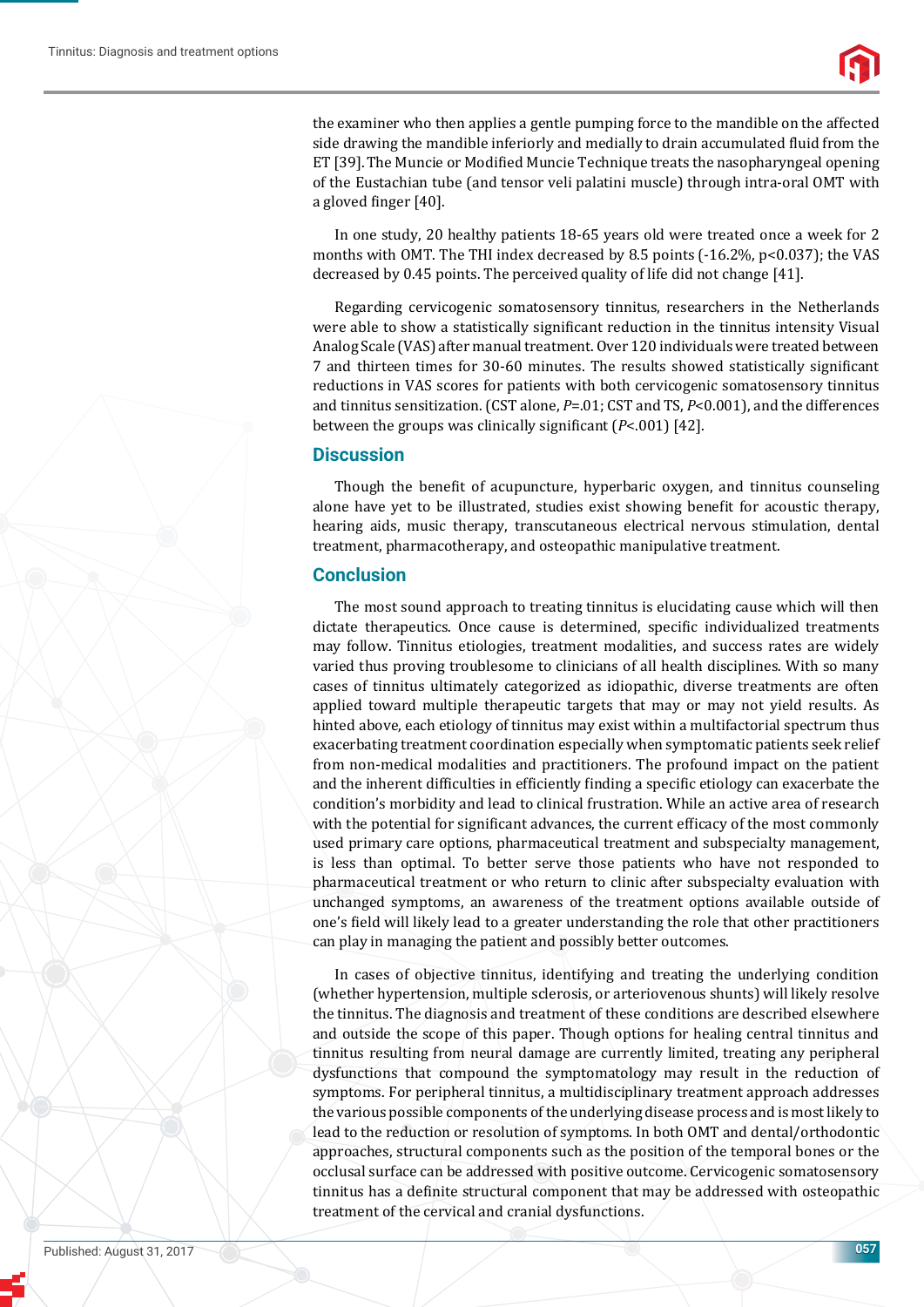For patients with idiopathic tinnitus, clinicians can encourage patients to pursue a diverse range of therapeutic options beyond pharmacology and subspecialty evaluation. While an evidence-based approach should underly all clinical actions, the response of an idiopathic condition to unknown therapeutic mechanisms should not preclude their use. Referral to dentists or orthodontists, referral to audiologists, utilization of hearing aids or tinnitus dampening devices, tinnitus retaining therapy (with and without transcranial direct current stimulation), music therapy, behavioral therapy related to reducing factors that lead to jaw clenching and bruxism and osteopathic manipulative treatment are all therapeutic options that can be considered. In addition, therapeutic options with less of an evidence basis such as acupuncture, tinnitus therapy, hyperbaric oxygen and others may also be considered for patients who have not responded to other modalities.

#### **References**

- 1. Chan Y. Tinnitus: Etiology, Classification, Characteristics, and Treatment. Discovery Medicine. 2009; 133-36. **Ref.:** https://goo.gl/g86chv
- 2. Kaltenbach JA. Tinnitus: Models and Mechanisms. Hear Res. 2011; 276: 52-60. **Ref.:** https://goo.gl/A4CGRh
- 3. Gelb H, Gelb ML, Wagner ML. The Relationship of Tinnitus to Cranio-cervical Mandibular Disorders. Cranio. 1997; 15:136-143. **Ref.:** https://goo.gl/csuwYD
- 4. Dobie RA. Depression and Tinnitus. Otolaryngol Clin North Am. 2003; 36: 383-388. **Ref.:** https://goo.gl/Unc1mB
- 5. Chan Y. Tinnitus: Etiology, Classification, Characteristics, and Treatment. Discovery Medicine. 2009; 133-36. **Ref.:** https://goo.gl/g86chv
- 6. Levine RA, Oron Y. Tinnitus. Handb Clin Neurol. 2015; 129: 409-431. **Ref.:** https://goo.gl/FSyXJk
- 7. Zenner HP. A Systematic classification of Tinnitus Generator Mechanisms. Int Tinnitus J. 1998; 4; 109-113. **Ref.:** https://goo.gl/ris4sK
- 8. Dehmel S, Pradhan S, Koehler S, Bledsoe S, Shore S. Noise Overexposure Alters Long-Term Somatosensory-Auditory Processing in the Dorsal Cochlear Nucleus--Possible Basis for Tinnitus Related Hyperactivity. J Neurosci. 2012; 32: 1660-1671. **Ref.:** https://goo.gl/c2vJfT
- 9. Schecklmann M, Vielsmeier V, Steffens T, Landgrebe M, Langguth B, et al. Relationship between Audiometric slope and Tinnitus Pitch in Tinnitus Patients: Insights into the Mechanisms of Tinnitus Generation. PLoS One. 2012; 7: 34878. **Ref.:** https://goo.gl/eabe4t
- 10. Schatte R, McAlpine D. Tinnitus with a Normal Audiogram: Physiological Evidence for Hidden Hearing Loss and Computational Model. J Neurosci. 2011; 31: 13452-13457. **Ref.:** https://goo.gl/qhFj72
- 11. Epp B, Hots J, Verhey JL, Schaette R. Increased Intensity Discrimination Thresholds in Tinnitus Subjects with a Normal Audiogram. J Acoust Soc Am. 2012; 132: EL196-EL201. **Ref.:** https://goo. gl/tYwTRj
- 12. Levine RA, Oron Y. Tinnitus. Handb Clin Neurol. 2015; 129: 409-431. **Ref.:** https://goo.gl/FSyXJk
- 13. Sanchez TG, Bezerra Rocha CB. Diagnosis and Management of Somatosensory Tinnitus: Review Article. Clin. (Sao Paulo); 2011; 66: 1089-1094. **Ref.:** https://goo.gl/L9DXAK
- 14. Levine RA. Somatic (Craniocervical) Tinnitus and the Dorsal Cochlear Nucleus Hypothesis. Am J Otolaryngol. 1999; 20: 351-362. **Ref.:** https://goo.gl/SZEEkB
- 15. Levine RA, Nam EC, Oron Y, Melcher JR. Evidence for a Tinnitus Sub-group responsive to Somatosensory Based Treatment Modalities. Prog Brain Res. 2007; 166: 195-207. **Ref.:** https://goo. gl/XbkGjY
- 16. Nijs J, Roussel N, Paul van Wilgen C, Köke A, Smeets R. Thinking Beyond Muscles and Joints: Therapists' and Patients' Attitudes and Beliefs Regarding Chronic Musculoskeletal Pain are Key to Applying Effective Treatment. Man Ther. 2013; 18: 96-102. **Ref.:** https://goo.gl/cEryQ5
- 17. Moller AR. Similarities Between severe Tinnitus and chronic Pain. J Am Acad Audiol. 2000; 11: 115- 124. **Ref.:** https://goo.gl/jVUwXC
- 18. Rocha C, Sanchez T. Efficacy of myofascial trigger point deactivation for tinnitus control. Brazilian J Otorhinolaryngol. 2012; 78: 21-26. **Ref.:** https://goo.gl/SBrQ8a
- 19. Magoun HI. Osteopathy in the Cranial Field. SCTF. 1976; 150-156. **Ref.:Ref.:** https://goo.gl/GycYCk